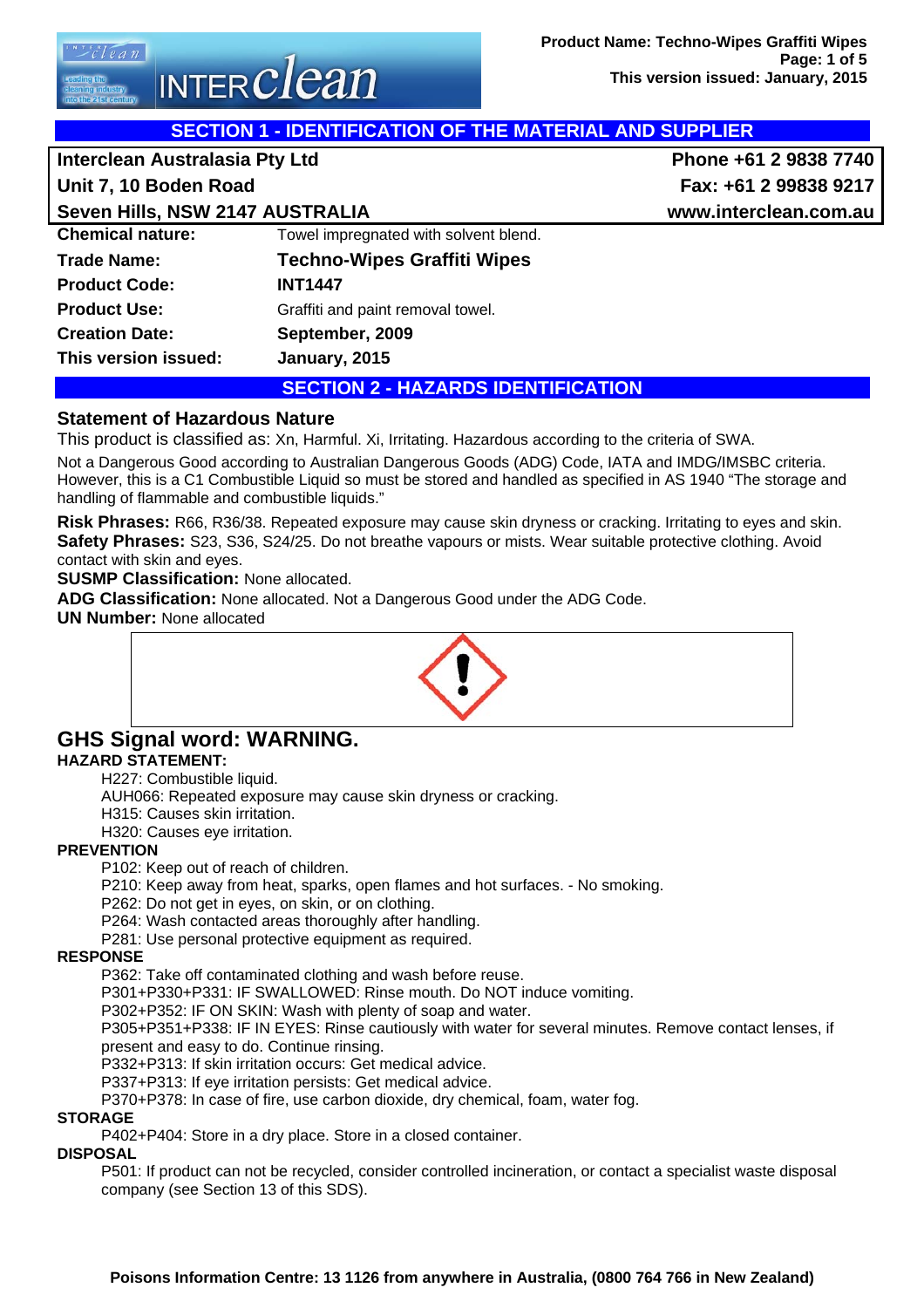#### **Emergency Overview**

**Physical Description & colour**: Clear colourless liquid impregnated onto a purple cloth.

#### **Odour:** Mild odour.

**Major Health Hazards:** irritating to eyes and skin, repeated exposure may cause skin dryness or cracking.

#### **Potential Health Effects**

#### **Inhalation:**

**Short term exposure:** Available data indicates that this product is not harmful. However product is believed to be mildly irritating, but unlikely to cause anything more than mild discomfort.

**Long Term exposure:** No data for health effects associated with long term inhalation.

#### **Skin Contact:**

**Short term exposure:** Available data indicates that this product is a skin irritant. Symptoms may include itchiness and reddening of contacted skin. Other symptoms may also become evident, but all should disappear once exposure has ceased.

**Long Term exposure:** No data for health effects associated with long term skin exposure.

#### **Eye Contact:**

**Short term exposure:** This product is an eye irritant. Symptoms may include stinging and reddening of eyes and watering which may become copious. Other symptoms may also become evident. If exposure is brief, symptoms should disappear once exposure has ceased. However, lengthy exposure or delayed treatment may cause permanent damage.

**Long Term exposure:** No data for health effects associated with long term eye exposure.

#### **Ingestion:**

**Short term exposure:** Significant oral exposure is considered to be unlikely. This product, while believed to be not harmful, is likely to cause headache and gastric disturbance such as nausea and vomiting if ingested in significant quantities. However, this product is an oral irritant. Symptoms may include burning sensation and reddening of skin in mouth and throat. Other symptoms may also become evident, but all should disappear once exposure has ceased.

**Long Term exposure:** No data for health effects associated with long term ingestion.

#### **Carcinogen Status:**

**SWA:** No significant ingredient is classified as carcinogenic by SWA.

**NTP:** No significant ingredient is classified as carcinogenic by NTP.

**IARC:** No significant ingredient is classified as carcinogenic by IARC.

| <b>SECTION 3 - COMPOSITION/INFORMATION ON INGREDIENTS</b> |            |           |               |                |
|-----------------------------------------------------------|------------|-----------|---------------|----------------|
| Ingredients                                               | CAS No     | Conc,%    | TWA $(mg/m3)$ | STEL $(mg/m3)$ |
| dimethyl glutarate                                        | 1119-40-0  | $35 - 40$ | not set       | not set        |
| Soybean oil, methyl esters                                | 67784-80-9 | 15-25     | not set       | not set        |
| 2-Pyrrolidinone, 1-methyl-                                | 872-50-4   | $15 - 25$ | 103           | 309            |
| dimethyl succinate                                        | 106-65-0   | $15 - 25$ | not set       | not set        |
| dimethyl adipate                                          | 627-93-0   | $5-10$    | not set       | not set        |

This is a commercial product whose exact ratio of components may vary slightly. Minor quantities of other non hazardous ingredients are also possible.

The SWA TWA exposure value is the average airborne concentration of a particular substance when calculated over a normal 8 hour working day for a 5 day working week. The STEL (Short Term Exposure Limit) is an exposure value that may be equalled (but should not be exceeded) for no longer than 15 minutes and should not be repeated more than 4 times per day. There should be at least 60 minutes between successive exposures at the STEL. The term "peak "is used when the TWA limit, because of the rapid action of the substance, should never be exceeded, even briefly.

# **SECTION 4 - FIRST AID MEASURES**

# **General Information:**

You should call The Poisons Information Centre if you feel that you may have been poisoned, burned or irritated by this product. The number is 13 1126 from anywhere in Australia (0800 764 766 in New Zealand) and is available at all times. Have this SDS with you when you call.

**Inhalation:** If irritation is experienced, remove victim from area and allow to breath fresh air. If irritation persists, call a doctor or poisons information centre.

**Skin Contact:** Quickly and gently brush away excess solids. Wash gently and thoroughly with warm water (use nonabrasive soap if necessary) for 10-20 minutes or until product is removed. Under running water, remove contaminated clothing, shoes and leather goods (e.g. watchbands and belts) and completely decontaminate them before reuse or discard. If irritation persists, repeat flushing and seek medical attention.

# **SAFETY DATA SHEET**

Issued by: Interclean Australasia Pty Ltd **Phone: 02 9838 7740** Phone: 02 9838 7740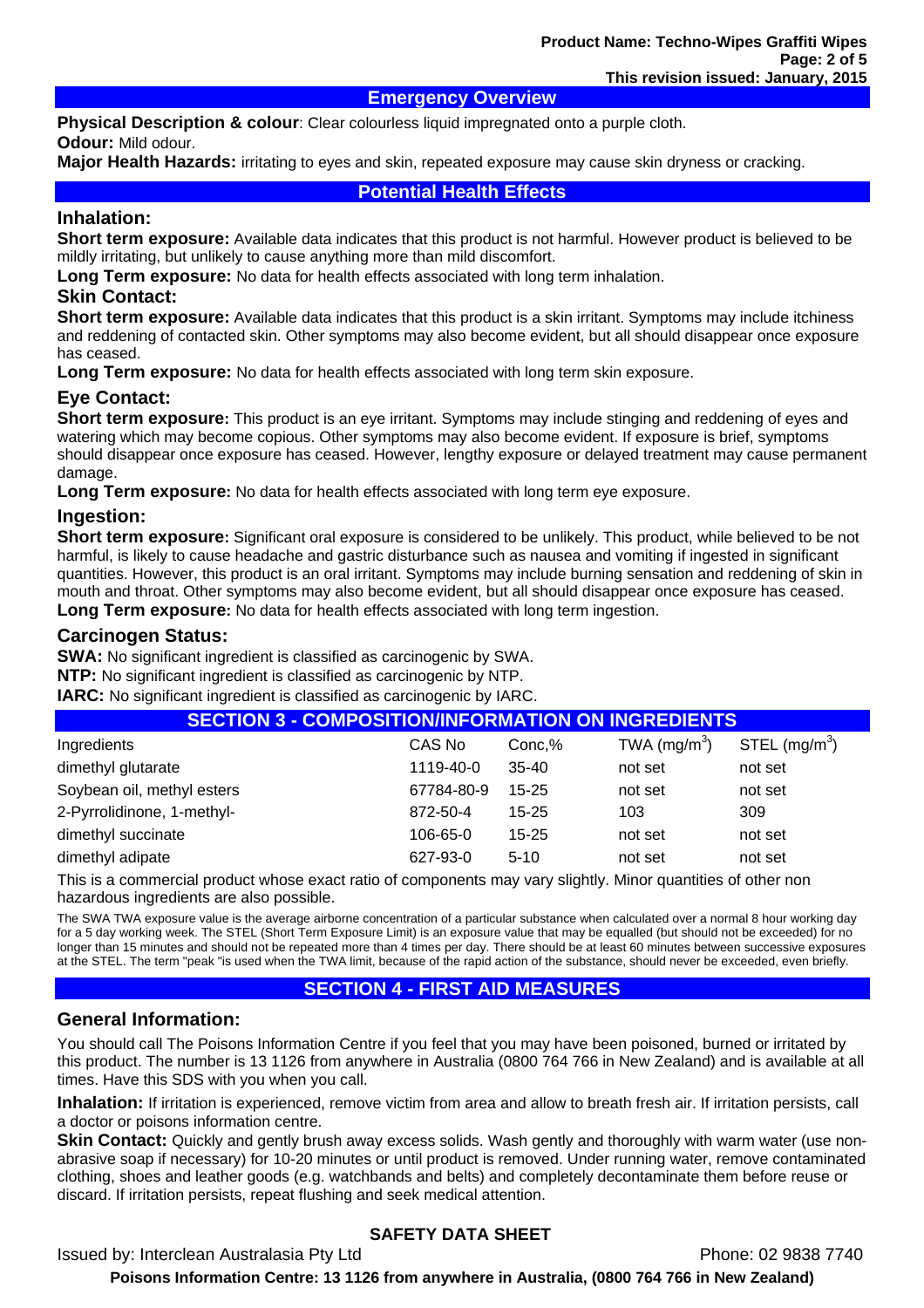#### **Product Name: Techno-Wipes Graffiti Wipes Page: 3 of 5 This revision issued: January, 2015**

**Eye Contact:** Quickly and gently brush particles from eyes. Immediately flush the contaminated eye(s) with lukewarm, gently flowing water for 20 minutes or until the product is removed, while holding the eyelid(s) open. Take care not to rinse contaminated water into the unaffected eye or onto the face. Obtain medical attention immediately. Take special care if exposed person is wearing contact lenses.

**Ingestion:** If swallowed, do NOT induce vomiting. Wash mouth with water and contact a Poisons Information Centre, or call a doctor.

#### **SECTION 5 - FIRE FIGHTING MEASURES**

**Fire and Explosion Hazards**: This product is classified as a C1 combustible product. There is no risk of an explosion from this product under normal circumstances if it is involved in a fire. Vapours from this product are heavier than air and may accumulate in sumps, pits and other low-lying spaces, forming potentially explosive mixtures. They may also flash back considerable distances.

Fire decomposition products from this product may be toxic if inhaled. Take appropriate protective measures.

**Extinguishing Media:** Suitable extinguishing media are carbon dioxide, dry chemical, foam, water fog.

**Fire Fighting:** If a significant quantity of this product is involved in a fire, call the fire brigade.

| <b>Flash point:</b>              | >93°C, Closed cup                             |
|----------------------------------|-----------------------------------------------|
| <b>Upper Flammability Limit:</b> | No data.                                      |
| <b>Lower Flammability Limit:</b> | No data.                                      |
| <b>Autoignition temperature:</b> | No data.                                      |
| <b>Flammability Class:</b>       | Not flammable (GHS); C1 combustible (AS 1940) |
|                                  | AFATIALI A                                    |

# **SECTION 6 - ACCIDENTAL RELEASE MEASURES**

**Accidental release:** This product is sold in small packages, and the accidental release from one of these is not usually a cause for concern. For minor spills, clean up, rinsing to sewer and put empty container in garbage. Although no special protective clothing is normally necessary because of occasional minor contact with this product, it is good practice to wear impermeable gloves when handling chemical products. In the event of a major spill, prevent spillage from entering drains or water courses and call emergency services.

# **SECTION 7 - HANDLING AND STORAGE**

**Handling:** Keep exposure to this product to a minimum, and minimise the quantities kept in work areas. Check Section 8 of this SDS for details of personal protective measures, and make sure that those measures are followed. The measures detailed below under "Storage" should be followed during handling in order to minimise risks to persons using the product in the workplace. Also, avoid contact or contamination of product with incompatible materials listed in Section 10.

**Storage:** Note that this product is combustible and therefore, for Storage, meets the definition of Dangerous Goods in some states. If you store large quantities (tonnes) of such products, we suggest that you consult your state's Dangerous Goods authority in order to clarify your obligations regarding their storage.

Store packages of this product in a cool place. Make sure that containers of this product are kept tightly closed. Keep containers dry and away from water. Keep containers of this product in a well ventilated area. Make sure that the product does not come into contact with substances listed under "Incompatibilities" in Section 10. Check packaging there may be further storage instructions on the label.

# **SECTION 8 - EXPOSURE CONTROLS AND PERSONAL PROTECTION**

The following Australian Standards will provide general advice regarding safety clothing and equipment:

Respiratory equipment: **AS/NZS 1715**, Protective Gloves: **AS 2161**, Occupational Protective Clothing: AS/NZS 4501 set 2008, Industrial Eye Protection: **AS1336** and **AS/NZS 1337**, Occupational Protective Footwear: **AS/NZS2210**.

| <b>SWA Exposure Limits</b> | TWA (mg/m <sup>3</sup> ) | STEL (mg/m <sup>3</sup> ) |
|----------------------------|--------------------------|---------------------------|
| 2-Pyrrolidinone, 1-methyl- | 103.                     | 309                       |

No special equipment is usually needed when occasionally handling small quantities. The following instructions are for bulk handling or where regular exposure in an occupational setting occurs without proper containment systems. **Ventilation:** No special ventilation requirements are normally necessary for this product. However make sure that the work environment remains clean and that dusts are minimised.

**Eye Protection:** Protective glasses or goggles should be worn when this product is being used. Failure to protect your eyes may cause them harm. Emergency eye wash facilities are also recommended in an area close to where this product is being used.

**Skin Protection:** Prevent skin contact by wearing impervious gloves, clothes and, preferably, apron. Make sure that all skin areas are covered. See below for suitable material types.

**Protective Material Types:** There is no data that enables us to recommend any type except that it should be impermeable.

# **SAFETY DATA SHEET**

Issued by: Interclean Australasia Pty Ltd **Phone: 02 9838 7740** Phone: 02 9838 7740

**Poisons Information Centre: 13 1126 from anywhere in Australia, (0800 764 766 in New Zealand)**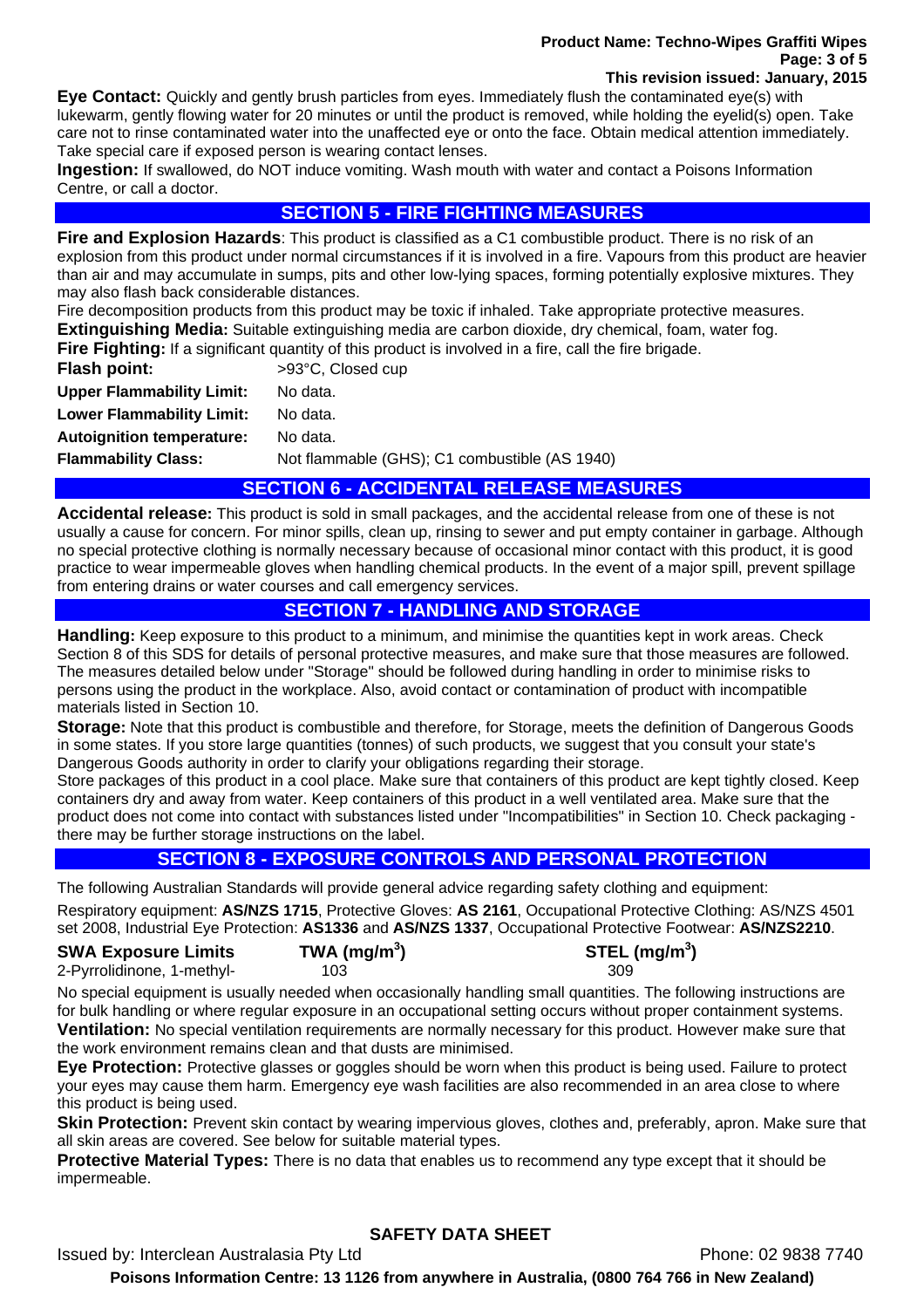#### **Product Name: Techno-Wipes Graffiti Wipes Page: 4 of 5 This revision issued: January, 2015**

**Respirator:** If there is a significant chance that dusts are likely to build up in the area where this product is being used, we recommend that you use a suitable Dust Mask. Otherwise, not normally necessary. Eyebaths or eyewash stations and safety deluge showers should be provided near to where this product is being used.

# **SECTION 9 - PHYSICAL AND CHEMICAL PROPERTIES:**

| <b>Physical Description &amp; colour:</b> | Clear colourless liquid impregnated onto a purple cloth. |
|-------------------------------------------|----------------------------------------------------------|
| Odour:                                    | Mild odour.                                              |
| <b>Boiling Point:</b>                     | Not available.                                           |
| <b>Freezing/Melting Point:</b>            | No specific data. Liquid/solid at normal temperatures.   |
| <b>Volatiles:</b>                         | 15-20%                                                   |
| <b>Vapour Pressure:</b>                   | No data.                                                 |
| <b>Vapour Density:</b>                    | No data.                                                 |
| <b>Specific Gravity:</b>                  | 1.02 (liquid phase)                                      |
| <b>Water Solubility:</b>                  | Negligible.                                              |
| pH:                                       | No data.                                                 |
| <b>Volatility:</b>                        | No data.                                                 |
| <b>Odour Threshold:</b>                   | No data.                                                 |
| <b>Evaporation Rate:</b>                  | No data.                                                 |
| <b>Coeff Oil/water distribution:</b>      | No data                                                  |
| <b>Autoignition temp:</b>                 | No data.                                                 |

# **SECTION 10 - STABILITY AND REACTIVITY**

**Reactivity**: This product is unlikely to react or decompose under normal storage conditions. However, if you have any doubts, contact the supplier for advice on shelf life properties.

**Conditions to Avoid:** This product should be kept in a cool place, preferably below 30°C. Keep containers tightly closed. Containers should be kept dry. Keep containers and surrounding areas well ventilated.

**Incompatibilities:** strong acids, strong bases, oxidising agents.

**Fire Decomposition:** Carbon dioxide, and if combustion is incomplete, carbon monoxide and smoke. Nitrogen and its compounds, and under some circumstances, oxides of nitrogen. Occasionally hydrogen cyanide gas in reducing atmospheres. Water. Carbon monoxide poisoning produces headache, weakness, nausea, dizziness, confusion, dimness of vision, disturbance of judgment, and unconsciousness followed by coma and death.

**Polymerisation:** This product will not undergo polymerisation reactions.

# **SECTION 11 - TOXICOLOGICAL INFORMATION**

**Local Effects:** 

**Target Organs:** There is no data to hand indicating any particular target organs.

#### **Classification of Hazardous Ingredients**

Ingredient **Risk Phrases** 

2-pyrrolidinone, 1-methyl- Conc>=10%: Xi; R36/38

# **SECTION 12 - ECOLOGICAL INFORMATION**

This product is biodegradable. It will not accumulate in the soil or water or cause long term problems.

# **SECTION 13 - DISPOSAL CONSIDERATIONS**

**Disposal:** Dispose of small quantities and empty containers by wrapping with paper and putting in garbage. For larger quantities, if recycling or reclaiming is not possible, use a commercial waste disposal service.

# **SECTION 14 - TRANSPORT INFORMATION**

**UN Number:** This product is not classified as a Dangerous Good by ADG, IATA or IMDG/IMSBC criteria. No special transport conditions are necessary unless required by other regulations.

# **SECTION 15 - REGULATORY INFORMATION**

**AICS:** All of the significant ingredients in this formulation are compliant with NICNAS regulations. The following ingredient: 2-Pyrrolidinone, 1-methyl-, is mentioned in the SUSMP.

# **SECTION 16 - OTHER INFORMATION**

**This SDS contains only safety-related information. For other data see product literature.** 

**Acronyms:** 

# **SAFETY DATA SHEET**

Issued by: Interclean Australasia Pty Ltd **Phone: 02 9838 7740** Phone: 02 9838 7740

**Poisons Information Centre: 13 1126 from anywhere in Australia, (0800 764 766 in New Zealand)**